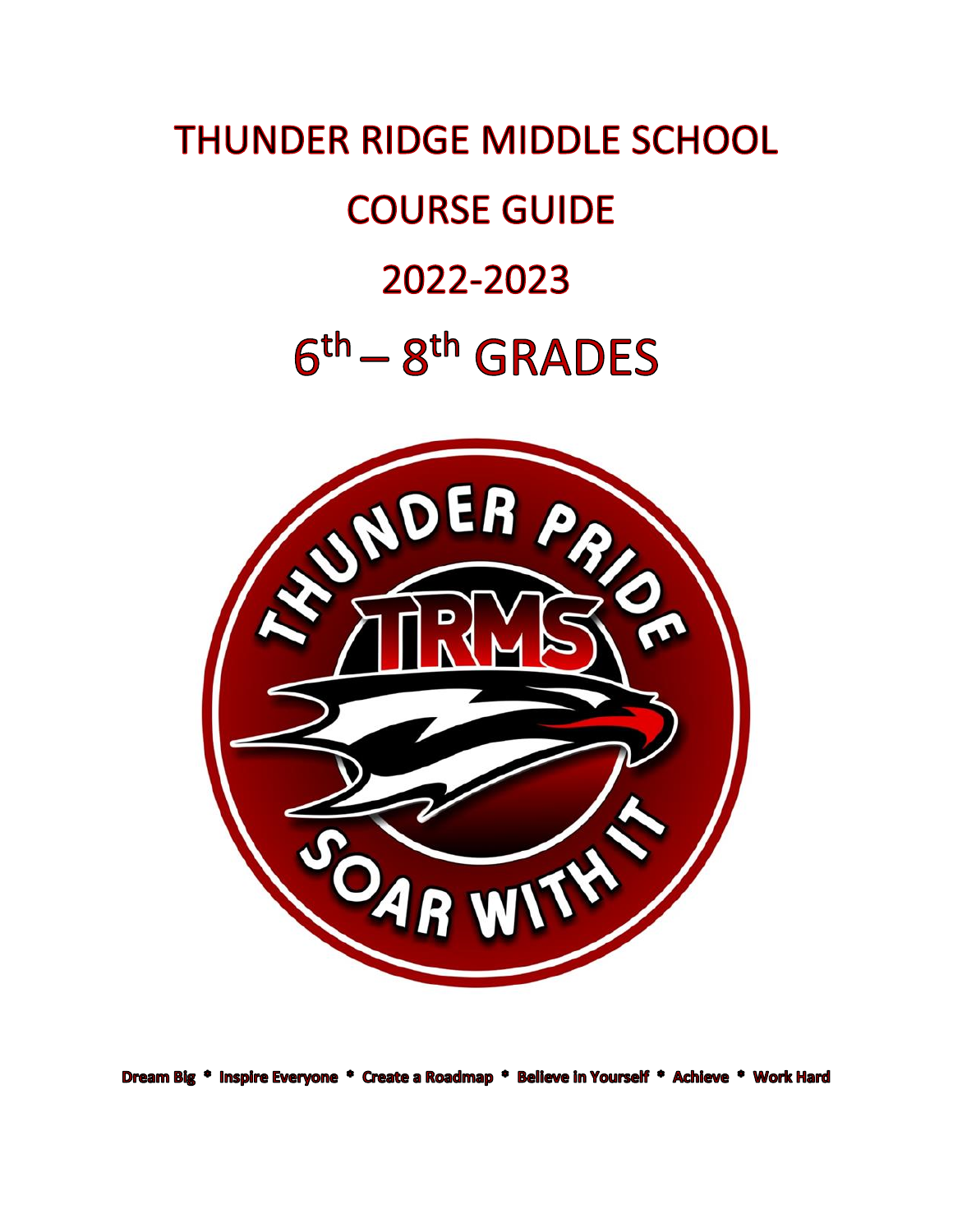

# **LANGUAGE ARTS**

**6 th Grade Language Arts** Students will read and comprehend literary and informational text, including poetry, short stories, novels, and articles. Students will read to determine topic, main idea, author's purpose, and theme. Writing content will focus on summary, informational, argumentative, narrative, and an organized short-constructed response. Students will learn appropriate research techniques, how to determine the reliability of sources, and an introduction to the process of source citation.

**6 th Grade Honors Language Arts** This honors class has the same areas of focus and course of studies as 6<sup>th</sup> grade language arts. Students work at an accelerated pace, the content is condensed, and independence and self-initiative are expected. Advanced novels will be required reading. Mastery of writing conventions is practiced and expected. Outside-the-box ideas are encouraged in student writing, as well as the use of sophisticated word choices and strengthening of voice. Students will practice and master the art of writing five paragraph essays. In addition to interest, students requesting this course should have a strong body of evidence in language arts, including teacher input, attendance, habits of mind and PARCC/CMAS scores in the upper quadrant of the "Meets" or "Exceeds" category in reading and writing.

#### **MATH**

**Math 6** As students transition to middle school mathematics, they will build on their understanding of numbers from elementary school and begin to learn the abstract components of mathematics. Math content will focus on four critical areas: (1) connecting ratio and rate to whole number multiplication and division and using concepts of ratio and rate to solve problems; (2) completing an understanding of division of fractions and extending the notion of number to the system of rational number, which includes negative numbers; (3) writing, interpreting, and using expressions and equations; and (4) developing an understanding of statistical thinking. This work will lay the foundation for the focus on proportional reasoning in seventh grade.

**Math 6/7** Math 6/7 and Math 7/8 are a two-year compacted course sequence that provides three years of mathematics content in two years, preparing students for Algebra 1 in grade 8. Math 6/7 students study all topics from Math 6 and extend three main concepts to blend with Math 7. The concept of ratio and rate is extended to proportional relationships, the concept of rational numbers and integers is extended to operations with integers and rational numbers, and the study of statistical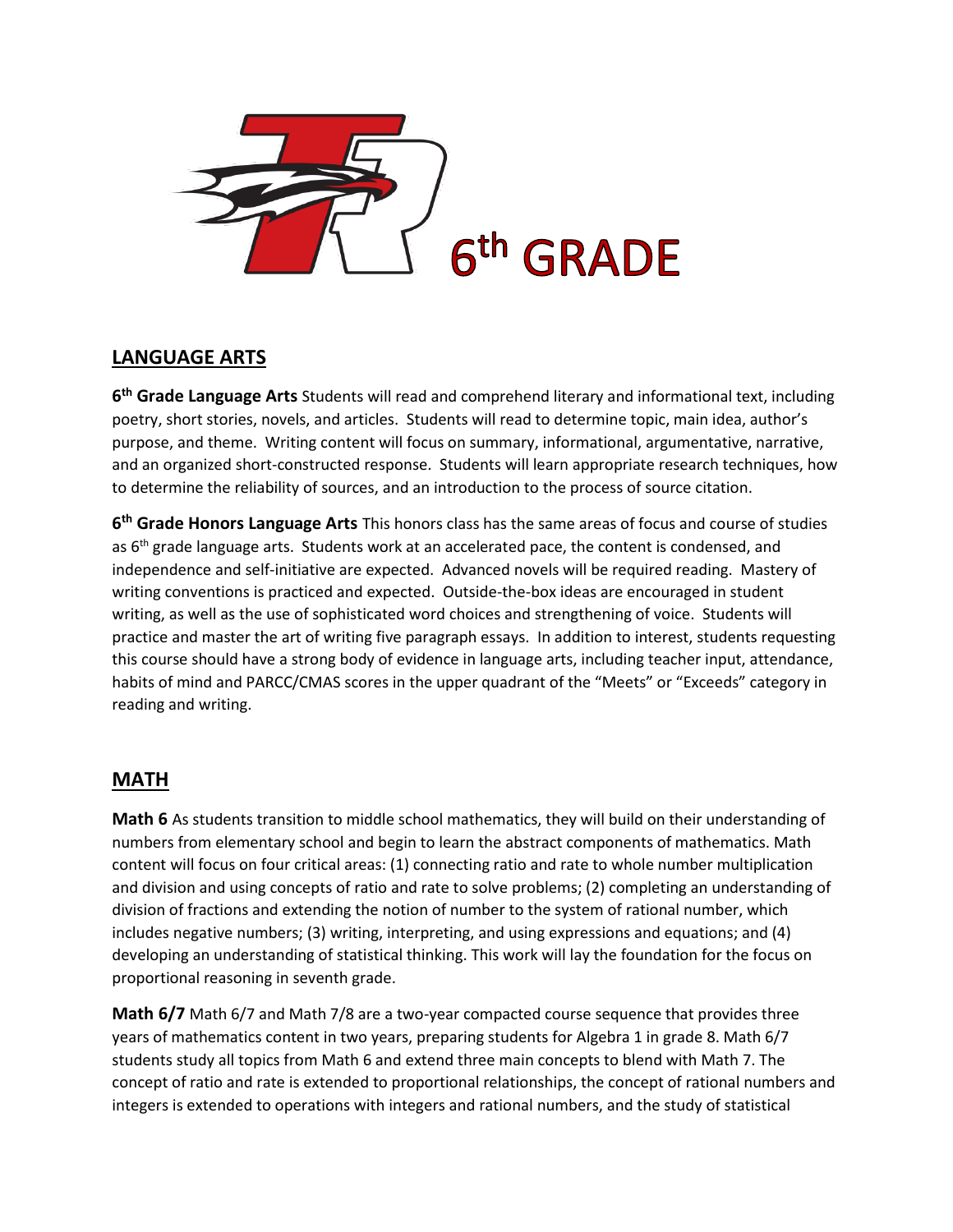thinking is extended to statistical inference based on samples. The compacted nature of the course will require students to be comfortable and proficient in learning math at an accelerated pace. Placement in Math 6/7 is determined using a body of evidence to support students' readiness for success in this course.

## **SCIENCE**

**6 th Grade Science** Sixth grade science focuses on the overarching theme of systems. Topics include cells, human body (interaction of systems and homeostasis), ecology, natural resources, water, and the dynamic earth. Students engage in critical thinking by making claims and using evidence and scientific reasoning to support these claims. This is expressed both orally and in written format. STEM (the integration of science, technology, engineering, and math) projects are incorporated throughout the year.

#### **SOCIAL STUDIES**

**6 th Grade Social Studies** Sixth grade social studies focuses on the Western Hemisphere. Students will become familiar with economic systems, forms of government, history and geography. With a primary goal of advancing all students' nonfiction reading and writing proficiency, teachers provide a balance of digital, print, primary sources, and hands-on critical thinking activities. The course incorporates an overview of current world events to understand the importance of being a global citizen.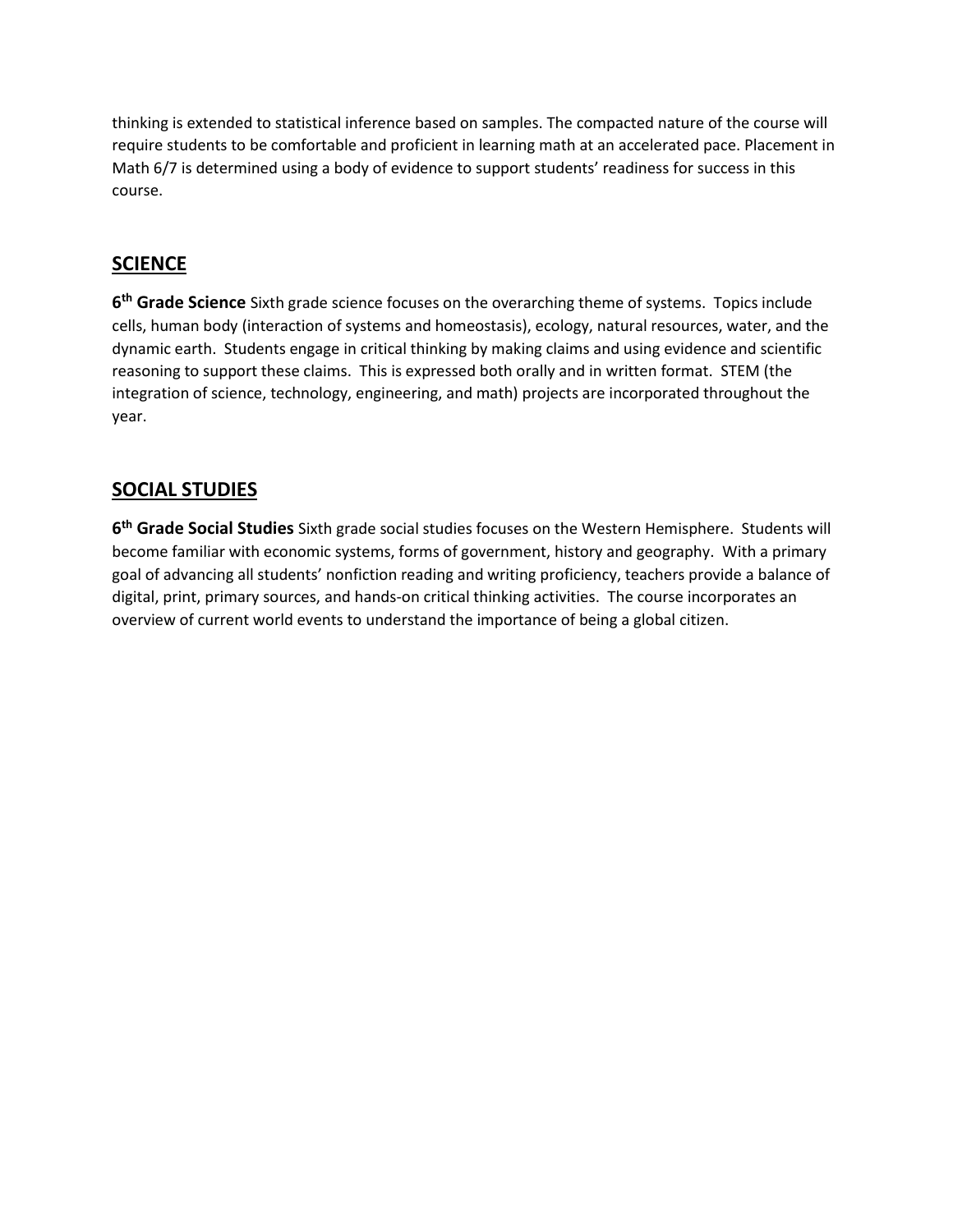

## **LANGUAGE ARTS**

**7 th Grade Language Arts** Students will read texts to determine central ideas or themes, compare/contrast, analyze author's point of view, and evaluate arguments made by others. They will express their thinking through argumentative, expository, and narrative writing. Written responses to literature will focus on using details from the text to support ideas. Students will used conventions of English to express their ideas concisely both in writing and in class discussions.

7<sup>th</sup> Grade Honors Language Arts This honors class is the same course of study as 7<sup>th</sup> grade language arts with more rigorous discussion and an accelerated pace in reading and writing assignments. Students will manipulate writing conventions and standard format to achieve a high level of creativity. Students should be committed to independent reading both in school and at home. In addition to interest, students requesting this course should have a strong body of evidence in language arts, including teacher input, attendance, habits of mind, and PARCC/CMAS scores in the upper quadrant of "Meets" or "Exceeds" category in reading and writing.

# **MATH**

**Math 7** Seventh grade students will build on their work with rational numbers and algebraic thinking from sixth grade as they move into deeper and more complex math concepts. Content will focus on four critical areas, including (1) developing understanding of and application of proportional relationships; (2) developing understanding of operations with rational numbers and working with expressions and linear equations; (3) solving problems involving geometric ideas of scale, area, surface area and volume with two- and three-dimensional shapes; and (4) drawing inferences about populations based on samples. These concepts will lay the foundation for the algebraic work with linear functions studied in eighth grade.

**Math 7/8** Students who have successfully completed Math 6/7 continue in this two-year compacted course sequence preparing them for Algebra 1 in grade 8. Students will complete their study of Math 7 topics not covered in Math 6/7, including working with expressions and linear equations and the geometric study of two-and three-dimensional shapes. These concepts extend to the Math 8 topics of linear equations and the Pythagorean Theorem, respectively. The full content of Math 8 will be covered in this course. The compacted nature of the course will require students to be comfortable and proficient learning math at an accelerated pace.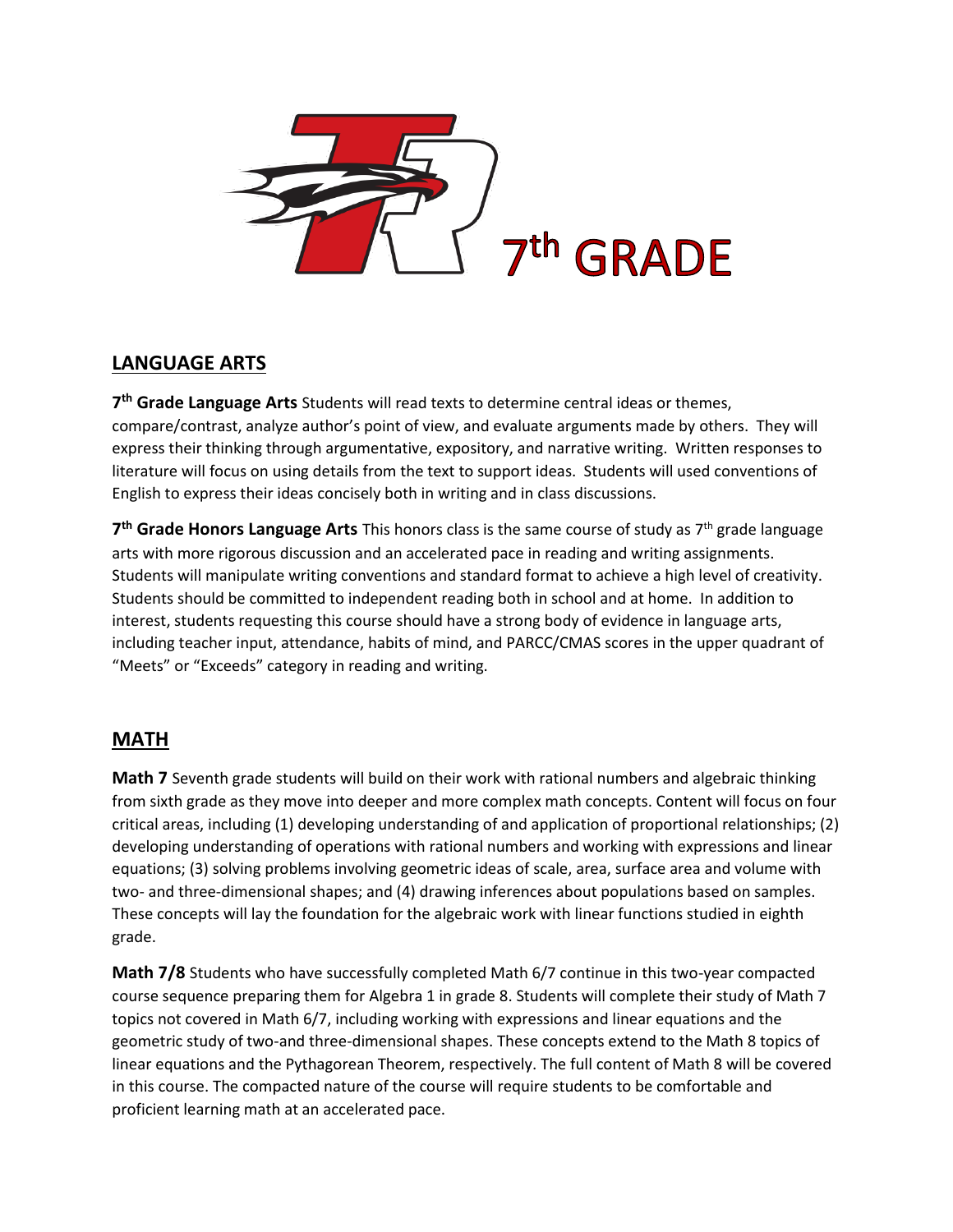#### **SCIENCE**

**7 th Grade Science** Seventh grade science focuses on change over time in relation to the earth and life history. Specific topics of study include Earth History, Evolution, Properties of Matter (Basic Chemistry), and Climate. Throughout the school year, students will complete STEM oriented project based learning activities. Students are required to engage in critical thinking and arguing using scientific evidence both in discussion and in written form.

**7 th Grade Honors Science** Honors Science 7 has the same areas of focus and course of studies as 7th grade science. Students in this course will have the opportunity to delve deeper into the  $7<sup>th</sup>$  grade science curriculum. This course involves more rigorous discussion, more complex reading and writing, and more challenging assessments. Students in this course are expected to independently push themselves to take intellectual risks and to synthesize and effectively communicate complex ideas. Students should be committed to independent reading both in school and at home. In addition to interests, students requesting this course should have a strong body of evidence in science, including teacher input, attendance, habits of mind, and PARCC/CMAS scores in the upper quadrant of "Meets" or "Exceeds" category in reading, writing, and math.

#### **SOCIAL STUDIES**

**7 th Grade Social Studies** This is geographically based course focused on eastern world history (Mesopotamia, ancient Egypt, Japan, Africa, India, Greece, Rome and China). The focus of academic content is connecting the lasting impact of ancient civilizations to the world today. The course incorporates an overview of current world events to compare and contrast past and present civilizations. Students examine these areas of study through the lenses of history, civics, economics, and geography.

**7 th Grade Honor Social Studies** Honors Social Studies 7 has the same area of focus and course of studies. However, this course is designed to provide students with a greater depth of required content at an accelerated pace to enrich their knowledge of the ancient, medieval, and modern world. Students are expected to independently demonstrate effective communication, critical thinking, questioning, and evaluating their own learning in class. Strategies for rigorous practices include but are not limited to Socratic Seminars, writing DBQs (document-based question), and expanding on academic and historic vocabulary. In addition to interest, students requesting this course should have a strong body of evidence in social studies, including teacher input, attendance, habits of mind and PARCC/CMAS scores in the upper quadrant of "Meets" or "Exceeds" category in reading and writing.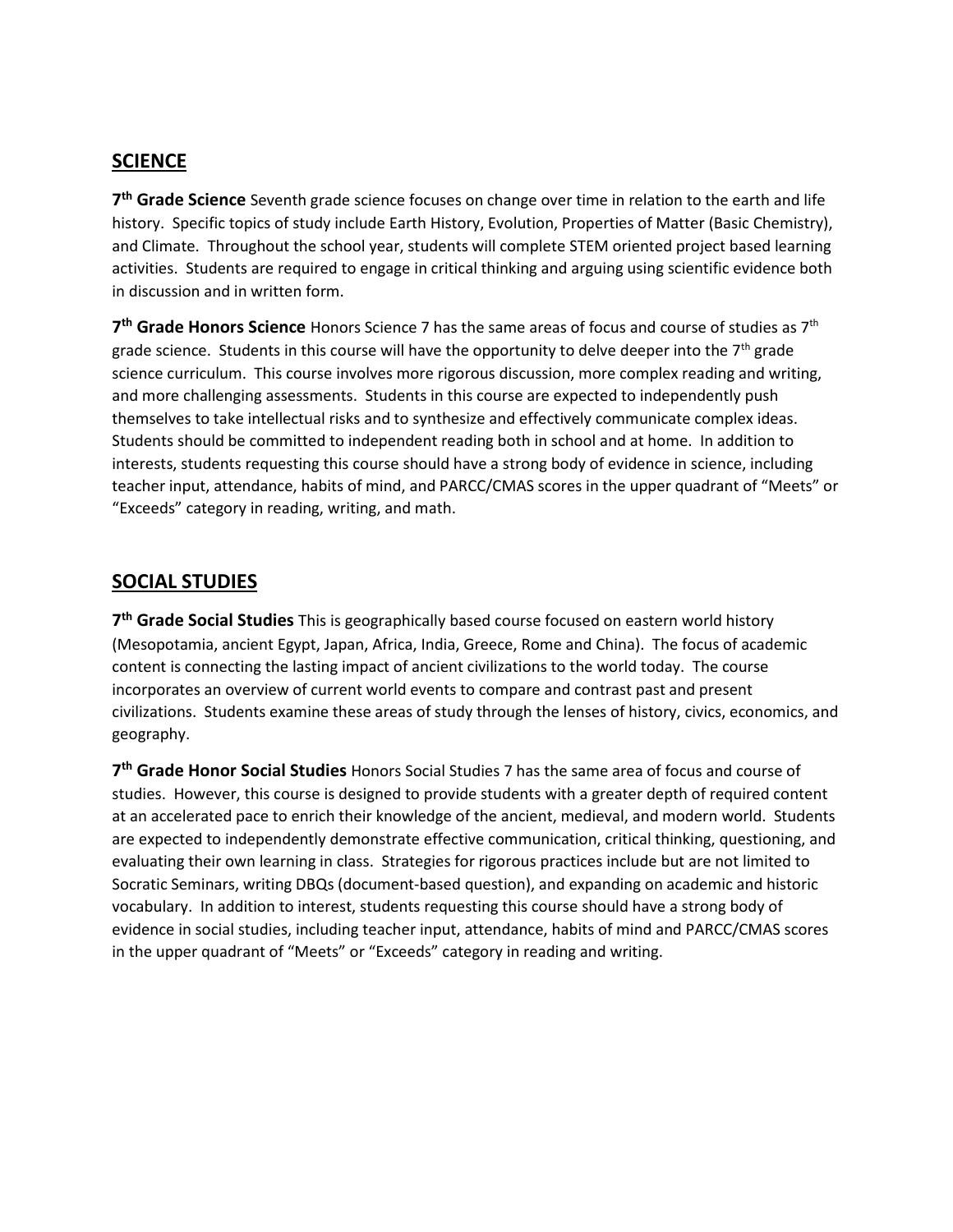

## **LANGUAGE ARTS**

**8 th Grade Language Arts** Students will examine, through thematic units, a range of literary and artistic expression by analyzing fictional and nonfictional texts for the purpose of writing narrative, informational, and argumentative texts. Students will also identify elements of literature, read to compare/contrast works, improve their oral communication skills, and analyze informational materials for relevance and accuracy. Students will grow to recognize the interdependence of oral language, literature, and written language in a context of social and cultural expression.

**8 th Grade Honors Language Arts** This honors class is the same course of study as the 8th grade language arts class with an accelerated pace in reading and writing assignments. Students will interact with texts of greater complexity as well as learn advanced essay writing skills. Independence and selfinitiative are expected for this class. Students requesting this course should have a strong body of evidence in language arts, including teacher input, attendance, habits of mid and PARCC/CMAS scores in the upper quadrant of "Meets" or "Exceeds" category in reading and writing, as well as, student interest.

# **MATH**

**Math 8** Students begin a serious study of algebra with the learning of linear functions. The focus shifts from the study of numbers to the abstract application of understanding arithmetic. The content will focus on three critical areas including: (1) formulating and reasoning about expressions and equations, including modeling bivariate data with a linear equation, solving linear equations, and working with systems of linear equations; (2) developing and understanding of the concept of a function, and using functions to describe quantitative relationships; and (3) analyzing two- and three-dimensional space and figures using distance, angle, similarity, and congruence, and understanding an applying the Pythagorean Theorem. This work will lay the foundation for the success in a high school Algebra 1 course.

**Algebra** Algebra 1 formalizes and extends the mathematics that students learned in Math 6, 7, and 8. The major components of study include: (1) using equations and inequalities to model real-life quantities and manipulating them to highlight quantities of interest while focusing on the underlying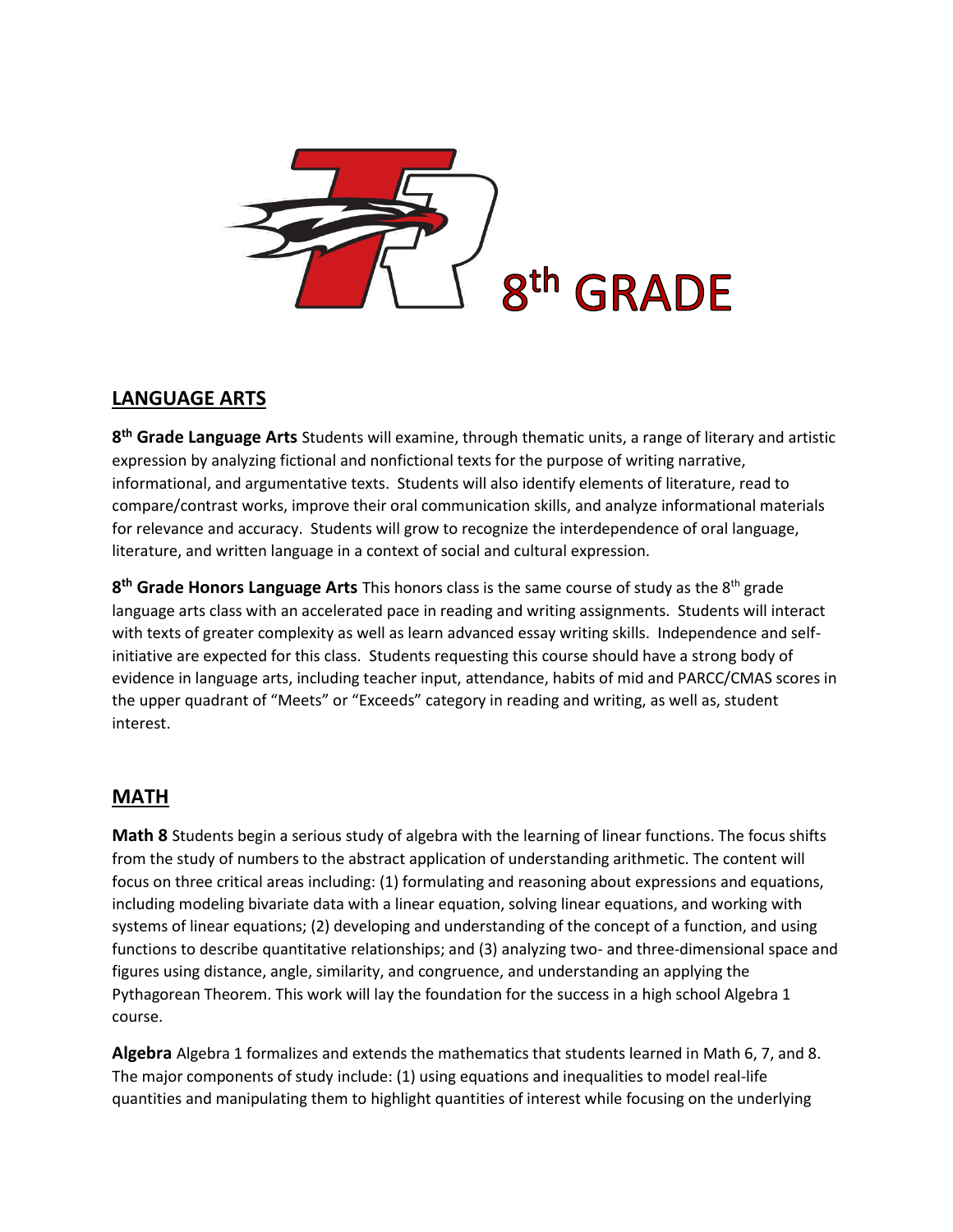structures of equations and inequalities; (2) understanding of the concept of a function, the use of function notations, and the structures of exponential functions and how they compare and contrast with linear functions; (3) working with quadratic functions through a structural perspective and in comparison to linear and exponential functions. These concepts lay the foundations for analytic geometry subsequent geometry courses, and for study with different function types in algebra 2 and other advanced math courses. This course is equivalent to the Algebra 1 course taught at CCSD high schools. Students who have successfully completed Math 7/8 are eligible for this class. Due to the content of this class, TI-84 Plus or TI-Nspire graphing calculators are used regularly and it is helpful if students have their own.

## **SCIENCE**

**8 th Grade Science** The focus of this course is the theme of energy. Topics include forms of energy and energy transformation, matter and chemical reactions, waves (sound, seismic, ocean, and electromagnetic), force and motion, weather, genetics, and Earth, Moon & Sun relationships. Throughout the school year, students will complete STEM oriented project based learning activities and are required to engage in critical thinking and arguing from evidence, both through speech and in written form.

8th Grade Honors Science Honors Science has the same area of focus ad topics as 8<sup>th</sup> grade science. This course involves discussion that is more rigorous and more complex reading and writing as well as more challenging assessments. Students in this course are expected to take intellectual risks and synthesize and effectively communicate complex ideas. Students requesting this course should have a strong body of evidence in science, including teacher input, attendance, habits of mind and PARCC/CMAS scores in the upper quadrant of "Meets" or "Exceeds" category in reading, writing, and math, as well as, student interest.

#### **SOCIAL STUDIES**

**8 th Grade Social Studies** This is a United States history and government class. The curriculum covers the history of the U.S. from the American Revolution through the Reconstruction period. Primary documents from our nation's history, such as the Declaration of Independence, the U.S Constitution and the Bill of Rights are analyzed. Curriculum also includes American geography, personal financial literacy and economics. Current events, Socratic seminars and discussions of public issues are included.

**8 th Grade Honors Social Studies** This course is designed to instruct students in a wider range of required content to prepare them for rigorous academic work in high school social studies. This class covers content and practical knowledge of U.S. history; practice in critical thinking skills; analysis of primary documents; and experience in communicating effectively. The curriculum includes American Geography, Personal Financial Literacy and Economics. Students should be prepared to participate daily in class through pre-class assignments, reading, and should invest additional time for independent preparatory background knowledge. Students requesting this course should have a strong body of evidence in social studies, including teacher input, attendance, habits of mind and PARCC/CMAS scores